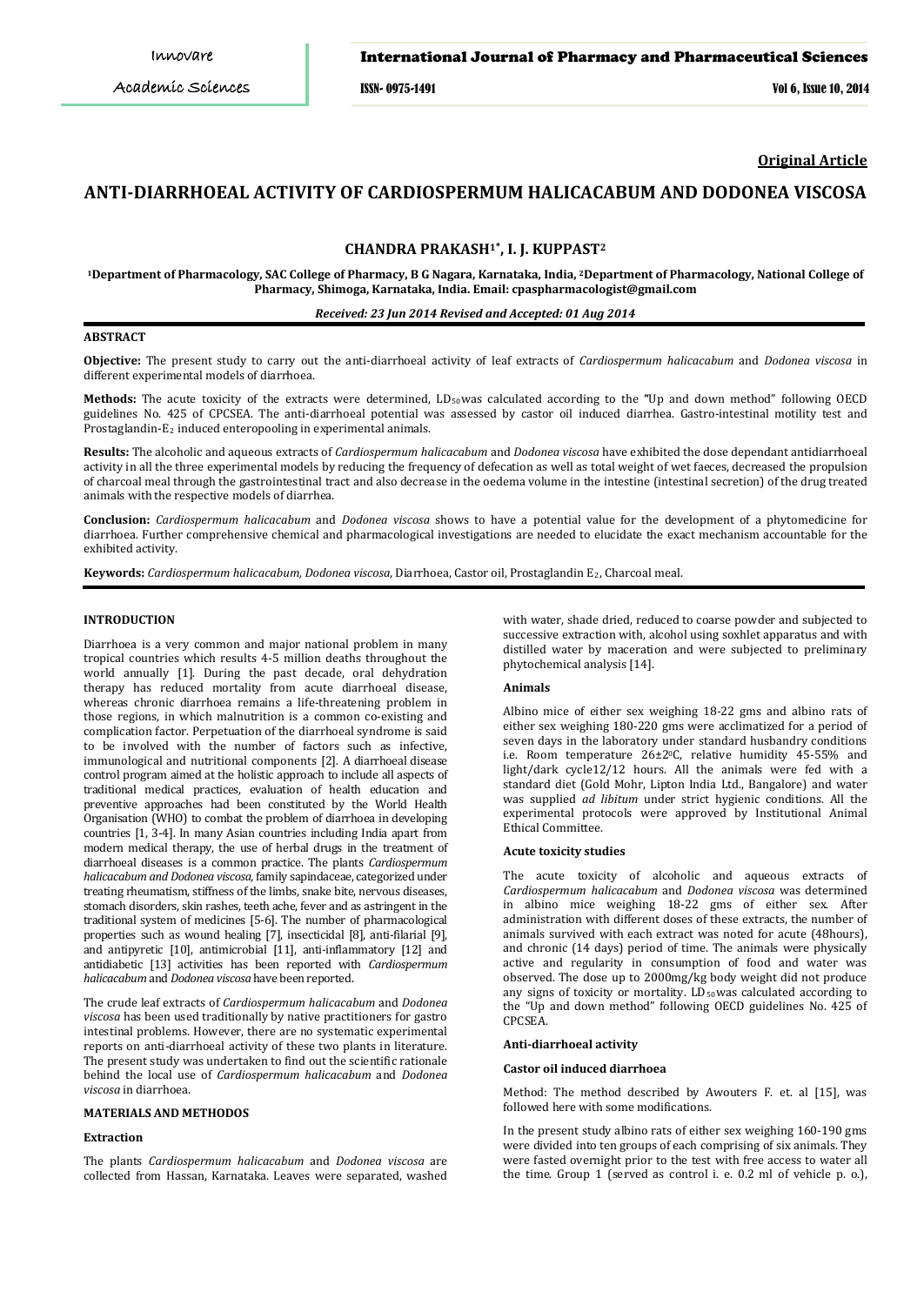Group 2 (served as Standard drug i.e. loperamide 3mg/kg p. o.), Group 3-10 was treated with alcoholic and aqueous extracts of *Cardiospermum halicacabum* and *Dodonea viscosa* at the dose of 200mg/kg and 400mg/kg body weight respectively. After 30 minutes, each rat received 1 ml of castor oil orally and then was housed separately in the metabolic cages with special provision to separate urine and faeces. Then the diarrhoeal episode was observed for a period of 4 hours. During this period number and weight of diarrhoeal dropping were noted. Percentage of diarrhoea and percentage of inhibition was calculated by making use of mean weight of the stools. Anti-diarrhoeal activity was determined in terms of percentage of protection which was calculated by following formula:

# **Percentage of protection (%) = A-B/A**

Where, 'A' is the total weight of stools of control animals.

'**B'** is the total weight of stools of extracts treated animals.

The data of stools weight were expressed as mean ± SEM.

## **Gastro-intestinal motility test**

Method: The method described by Pazhani G. P. et. al. [16] was used in this study.

In the present study albino rats of the either sex weighing 160-200 gms were divided into ten groups of each comprising of six animals. They were fasted for 24 hours prior to the test with free access to water at all the time. Group 1 (served as control) received vehicle), Group 2 (serves as standard) received Atropine sulphate 5mg/kg i. p. Group 3-10 was treated with alcoholic and aqueous extracts of *Cardiospermum halicacabum* and *Dodonea viscosa* at the dose of 200mg/kg and 400mg/kg body weight respectively. After 30 minutes, 1 ml of charcoal meal (3% deactivated charcoal in 10% normal saline) was administered by oral route to all the animals. 30 minutes after this treatment, all rats were sacrificed and the distance travelled by the charcoal meal in each animal's intestine from pylorus to caecum was noted.

Percentage travelled and percentage of inhibition was calculated by the following formulae,

### **% travelled = (A/B)\*100.**

### **% of inhibition = {(B-A)/B}\*100.**

Where '**A**' is the distance travelled by the charcoal meal,

'**B'** is the total length of small intestine.

# **Prostaglandin-E2 induced enteropooling**

Method: The method described by Murugesan T et. al. [17] was used in this study.

Eleven groups of albino rats of either sex, (n=6) weighing between 16- 200 gms were used. The rats were deprived of food and water 18 hours prior to the experiment. Group 1 (served as control) received 1 ml of 5% ethanol in normal saline i. p., then 0.2 ml of vehicle p. o, Group 2 (served as positive control) received 1 ml of 5% ethanol in normal saline i. p. Group 3 (served as standard) received Loperamide 3 mg/kg p. o., Group 4-10 were treated with alcoholic and aqueous extracts *Cardiospermum halicacabum* and *Dodonea viscosa* at the dose of 200mg/kg and 400mg/kg body weight respectively. Immediately after the above treatment each rat was treated with prostaglandin-E2 (100µg/kg in 5% ethanol in normal saline orally). Group I served as control and was received vehicle only but not prostaglandin-E2 . After 30 minutes all the rats were sacrificed. The total length of the intestine from the pylorus to the caecum was dissected out and its contents were collected. Total fluid in each animal of each group was noted.

Percentage reduction or inhibition in oedema volume was calculated by using the formula:

# **Percentage inhibition = 100 – (A/B)\*100**

Where "A" is the volume of intestinal fluid in the treated animals

and "B" is the volume of intestinal fluid in the prostaglandin E 2 treated group animals

#### **Statistical analysis**

Statistical analysis was performed by one way analysis of variance (ANOVA) followed by Dunnet't' test to calculate the significance difference among the groups.

# **RESULTS**

The preliminary phytochemical studies confirmed the presence of sterols, saponins, carbohydrates, flavonoids tannins, fixed oils and triterpenoids with alcoholic extracts, while saponins, carbohydrates, flavonoids and tannins with the aqueous leaves extracts of *Cardiospermum halicacabum* and *Dodonea viscosa*. The Alcoholic and aqueous extracts of cardiospermum halicacabum and dodonea viscosa have exhibited the dose dependant antidiarrhoeal activity in all the three experimental models. The extracts exhibited the most promising dose dependent activity against the castor oil induced diarrhea in rats by reducing the frequency of defecation as well as total weight of wet faeces. The extracts also significantly and dose dependently decreased the propulsion of charcoal meal through the gastrointestinal tract with respect to control group. The decrease in the oedema volume in the intestine (intestinal secretion) of the drug treated animals proved the inhibition of prostaglandin secretion in the intestine.

### **DISCUSSION**

Inhibition of experimental diarrhoea and reduction in faecal output by a substance are the basis of the pharmacological evaluation of a potential anti-diarrhoeal agent. Reduction of gastrointestinal motility and secretions are the mechanism by which many antidiarrhoeal agents can act. It is widely known that castor oil or its active component ricinoleic acid causes hypersecretory response and diarrhea due to permeability changes, induction of peristaltic changes and electrolyte transport in mucosal fluid. It is also reported to reduce active Na<sup>+</sup> and K<sup>+</sup> absorption and decreases Na<sup>+</sup> and K<sup>+</sup> ATPase activity in the small intestine and colon [18]. Experimental studies in rats demonstrated a significant increase in the portal venous PGE2 concentration following oral administration of castor oil [18-19]. Ricinoleic acid markedly increased the PGE<sub>2</sub> content in the gut lumen and also caused an increase of the net secretion of water and electrolytes into the small intestine [20]. The liberation of ricinoleic acid from castor oil results in irritation and inflammation of the intestinal mucosa, leading to release of prostaglandins, which stimulate motility and secretion [21]. It has been observed that prostaglandin attribute to the pathophysiological functions in gastrointestinal tract [22]. However, inhibitors of prostaglandin biosynthesis delayed castor oil induced diarrhoea. It has been shown that E type of prostaglandins causes diarrhoea in experimental animals as well as in human beings [15]. Their mechanism has been associated with dual effects on gastrointestinal motility as well as on water and electrolyte transport [23]. PGE2 also inhibit the absorption of glucose, a major stimulus to intestinal absorption of water and electrolytes [24]. It was found that the flavonoids, saponins, tannins, steroids exhibited marked anti-bacterial activity<br>[25] and anti-diarrhoeal activity [26] and since the  $[25]$  and anti-diarrhoeal activity  $[26]$  and since phytoconstituents are present with our extracts might have contributed for the exhibited biological activity. The extracts have showed marked reduction of the peristaltic movement of the gut, reduction in the faecal output and intestinal secretion, supports the traditional use of these species in controlling diarrhoea in animals.

# **ACKNOWLEDGEMENT**

The authors are thankful to the principal and management of SAC College of Pharmacy. BG Nagara for providing the suitable infra structural facilities required for carrying out the research work.

CH AL 200: Alcoholic extracts of *Cardiospermum halicacabum* (200 mg) CH AL 400: Alcoholic extracts of *Cardiospermum halicacabum* (400 mg) CH AQ 200: Aqueous extracts of *Cardiospermum halicacabum* (200 mg) CH AL 400: Aqueous extracts of *Cardiospermum halicacabum* (400 mg) DV AL 200: Alcoholic extracts of *Dodonea Viscosa* (200 mg) CH AL 400: Alcoholic extracts of *Dodonea Viscosa* (400 mg) CH AQ 200: Aqueous extracts of *Dodonea Viscosa* (200 mg)

CH AL 400: Aqueous extracts of *Dodonea Viscosa* (400 mg).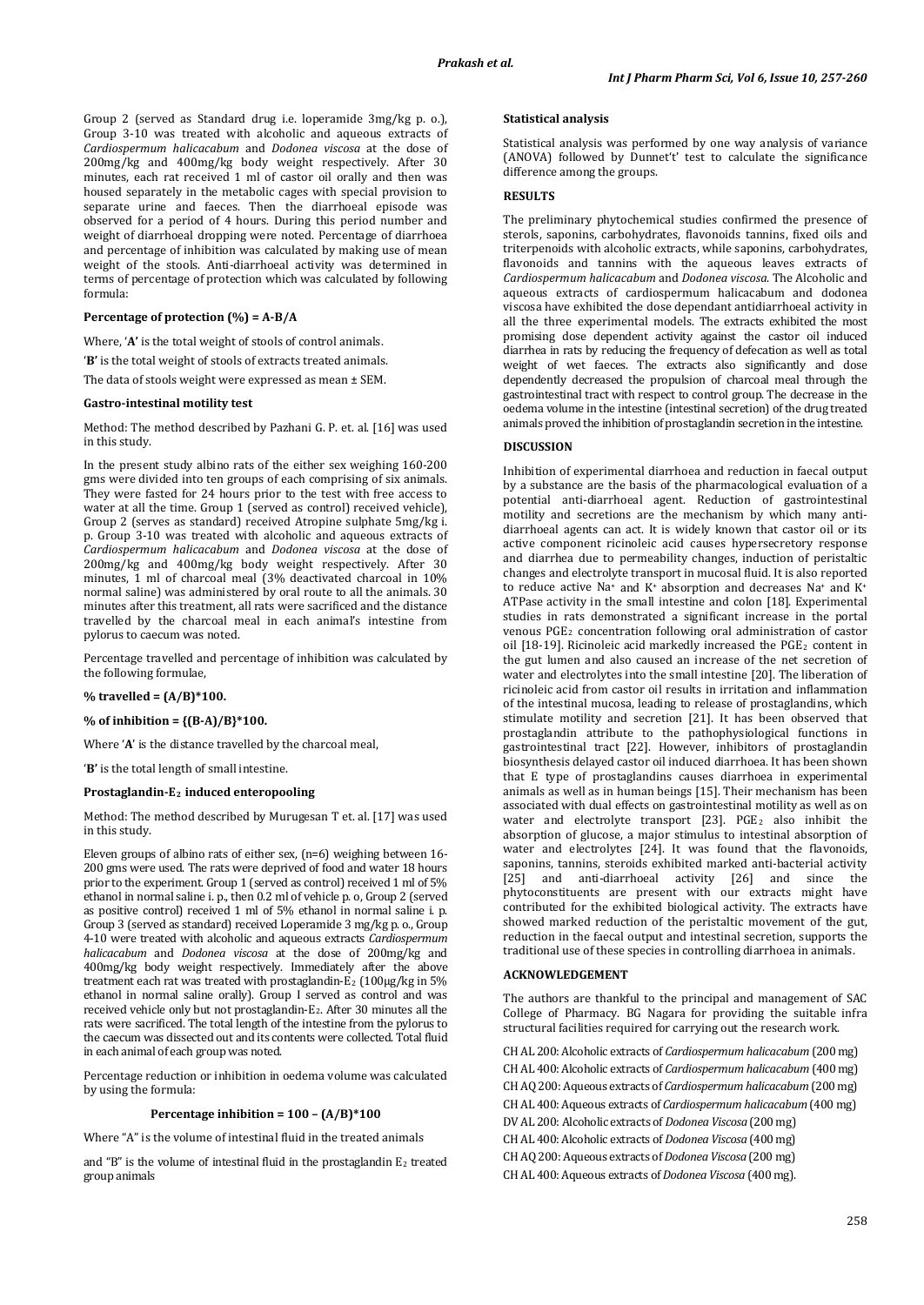**Table 1: Anti-diarrhoeal activity of** *Cardiospermum halicacabum* **and** *Dodonea viscosa* **in castor oil induced diarrheal model**

| Group | Treatment       | Mean weight of stools± SEM after 4 hours (gms) | <b>Percentage Inhibition</b> |
|-------|-----------------|------------------------------------------------|------------------------------|
|       | Control         | $4.97 \pm 0.09$                                |                              |
| 2     | Standard        |                                                | 100.00                       |
| 3     | <b>CHAL 200</b> | $2.65 \pm 0.05**$                              | 50.34                        |
| 4     | <b>CHAL 400</b> | $1.40 \pm 0.04**$                              | 78.86                        |
| 5     | <b>CHAO 200</b> | $2.02 \pm 0.03**$                              | 59.40                        |
| 6     | CH AO 400       | $0.77 \pm 0.01**$                              | 84.56                        |
|       | DV AL 200       | $2.47 \pm 0.06**$                              | 51.34                        |
| 8     | DV AL 400       | $1.40\pm0.04**$                                | 85.57                        |
| 9     | DV AO 200       | $1.83 \pm 0.03**$                              | 63.09                        |
| 10    | DV AO 400       | $0.62 \pm 0.02**$                              | 87.58                        |

Significance at  $p < 0.01**$ ,  $p < 0.05*$ , n=6

#### **Table 2: Anti-diarrhoeal activity of** *Cardiospermum halicacabum* **and** *Dodonea viscosa* **in gastrointestinal motility test model**

| Groups | <b>Treatment</b> | <b>Mean total</b><br>$length \pm SEM$<br>(cms) | Mean distance traveled ±<br>SEM (cms) | Mean percentage movement of charcoal<br>$\pm$ SEM (cms) | Percentage<br>Inhibition |
|--------|------------------|------------------------------------------------|---------------------------------------|---------------------------------------------------------|--------------------------|
|        | Control          | $92.33 \pm 1.66$                               | 84.50±2.07                            | $91.56 \pm 0.60$                                        |                          |
| 2      | Standard         | $93.5 \pm 4.13$                                | $33.67 \pm 2.66$                      | $36.58 \pm 0.18**$                                      | 63.54                    |
| 3      | CH AL 200        | $92.24 \pm 3.05$                               | $46.33 \pm 1.03$                      | $50.92 \pm 0.40**$                                      | 49.28                    |
| 4      | CH AL 400        | $88.14 \pm 3.05$                               | $43.00 \pm 1.94$                      | $46.76 \pm 0.31**$                                      | 53.43                    |
| 5      | <b>CH AO 200</b> | 89.06±3.05                                     | $42.83 \pm 1.41$                      | $46.58 \pm 0.35**$                                      | 49.31                    |
| 6      | <b>CH AO 400</b> | $91.35 \pm 3.05$                               | $39.67 \pm 1.47$                      | $43.13 \pm 0.26$ **                                     | 53.06                    |
|        | DV AL 200        | $92.33 \pm 3.05$                               | $45.17 \pm 1.21$                      | 49.098±0.35**                                           | 51.08                    |
| 8      | DV AL 400        | $90.33 \pm 3.05$                               | $40.47 \pm 2.32$                      | $43.67 \pm 0.39**$                                      | 56.50                    |
| 9      | DV AO 200        | $89.67 \pm 3.36$                               | 38.83±1.47                            | $42.24 \pm 0.37**$                                      | 54.04                    |
| 10     | DV AO 400        | $90.33 \pm 3.05$                               | 36.17±0.98                            | 39.33±0.22**                                            | 57.20                    |

Significance at  $p < 0.01**$ ,  $p < 0.05*$ , n=6

CH AL 200: Alcoholic extracts of *Cardiospermum halicacabum* (200 mg), CH AL 400: Alcoholic extracts of *Cardiospermum halicacabum* (400 mg), CH AQ 200: Aqueous extracts of *Cardiospermum halicacabum* (200 mg), CH AL 400: Aqueous extracts of *Cardiospermum halicacabum* (400 mg), DV AL 200: Alcoholic extracts of *Dodonea Viscosa* (200 mg), CH AL 400: Alcoholic extracts of *Dodonea Viscosa* (400 mg), CH AQ 200: Aqueous extracts of *Dodonea Viscosa* (200 mg), CH AL 400: Aqueous extracts of *Dodonea Viscosa* (400 mg)

| Table 3: Anti-diarrhoeal activity of Cardiospermum halicacabum and Dodonea viscosa in prostaglandin E <sub>2</sub> induced enteropooling |  |
|------------------------------------------------------------------------------------------------------------------------------------------|--|
|                                                                                                                                          |  |

| Group | Treatment                      | Mean volume of intestinal fluid $\pm$ SEM (ml) | Percentage inhibition |  |  |  |
|-------|--------------------------------|------------------------------------------------|-----------------------|--|--|--|
|       | Control                        | $0.65 \pm 0.04$                                |                       |  |  |  |
| 2     | Prostaglandin $E_2$ in ethanol | $2.97 \pm 0.05$                                |                       |  |  |  |
| 3     | Standard                       | $0.82 \pm 0.04**$                              | 72.47                 |  |  |  |
| 4     | <b>CHAL 200</b>                | $1.85 \pm 0.03**$                              | 37.64                 |  |  |  |
| 5     | CH AL 400                      | $1.02 \pm 0.01$ **                             | 65.73                 |  |  |  |
| 6     | CH AO 200                      | $1.70 \pm 0.01$ **                             | 42.70                 |  |  |  |
|       | CH AO 400                      | $0.85 \pm 0.02**$                              | 71.35                 |  |  |  |
| 8     | DV AL 200                      | $1.78 \pm 0.02**$                              | 39.89                 |  |  |  |
| 9     | DV AL 400                      | $0.95 \pm 0.02**$                              | 67.98                 |  |  |  |
| 10    | DV AO 200                      | $1.30\pm0.01**$                                | 56.18                 |  |  |  |
| 11    | DV AO 400                      | $0.83 \pm 0.02**$                              | 71.91                 |  |  |  |

Significance at  $p < 0.01**$ ,  $p < 0.05*$ , n=6.

CH AL 200: Alcoholic extracts of *Cardiospermum halicacabum* (200 mg), CH AL 400: Alcoholic extracts of *Cardiospermum halicacabum* (400 mg), CH AQ 200: Aqueous extracts of *Cardiospermum halicacabum* (200 mg), CH AL 400: Aqueous extracts of *Cardiospermum halicacabum* (400 mg), mDV AL 200: Alcoholic extracts of *Dodonea Viscosa* (200 mg), CH AL 400: Alcoholic extracts of *Dodonea Viscosa* (400 mg), CH AQ 200: Aqueous extracts of *Dodonea Viscosa* (200 mg), CH AL 400: Aqueous extracts of *Dodonea Viscosa* (400 mg)

# **CONFLICT OF INTERESTS**

Declared None

### **CONCLUSION**

*Cardiospermum halicacabum* and *Dodonea viscosa* shows to have a potential value for the development of a phytomedicine for diarrhoea. Further comprehensive chemical and pharmacological investigations are needed to elucidate the exact mechanism accountable for the exhibited activity.

# **REFERENCES**

1. Ab dullahi AL, Agho MO, Amos S, Gamaniel KS, Watanabe C. Antidiarrhoeal activity of the aqueous extract of Terminalia Avicennoises roots. Phytotherapy Res 2001;15:431-4.

- 2. Galvez J, Sanchez de Medina F, Jimenez J, Torres MI, Nunez MC, Rios A, *et al*. Effect of quercitin on Lactose induced chronic diarrhoea in rats. Planta Med 1995;61:302-6.
- 3. Syder JH, Merson MH. The magnitude of the global problem of acute diarrhoeal disease. A review if active surveillance data. Bull World Health Organization 1982;60:605.
- 4. Anon. Diarrhoeal disease control programme. Weekly Epidemic Record 1979;16:121.
- 5. Chopra RN, Nayar SL, Chopra IC. Glossary of Indian Medicinal Plants. New Delhi: Council of Scientific and Industrial Research; 1986.
- 6. Medicinal plants of Nepal, Dept. of medicinal plants. Nepal; 1993.
- 7. Neuwinger HD. African traditional medicine: A dictionary of plant use and applications. Medpharm GmbH scientific Publishers, Stuttgart, Germany 1979. p. 1-300.